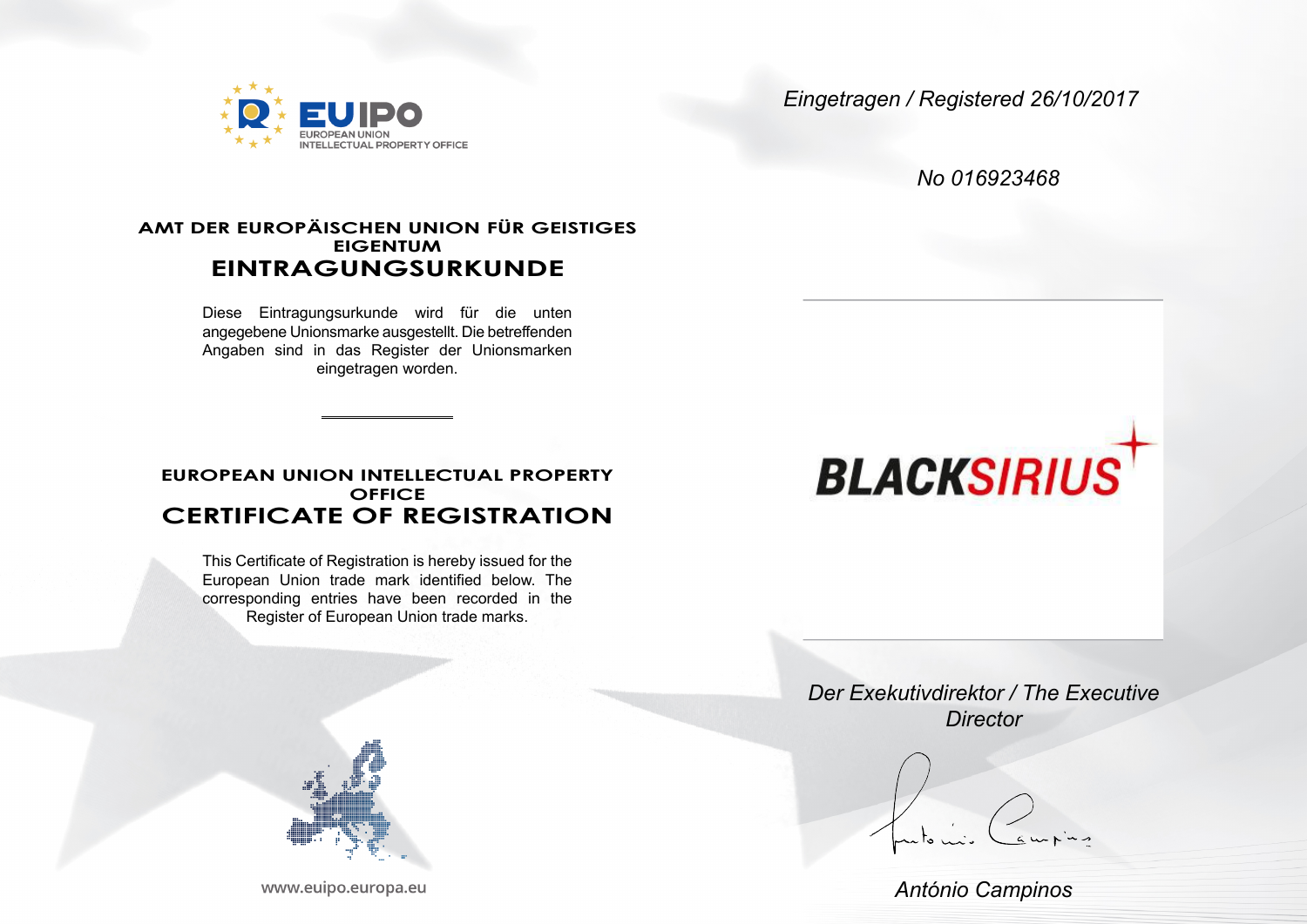

#### EUROPEAN UNION INTELLECTUAL PROPERTY OFFICE

| 210 | 016923468    |
|-----|--------------|
| 220 | 28/06/2017   |
| 400 | 19/07/2017   |
| 151 | 26/10/2017   |
| 450 | 30/10/2017   |
| 186 | 28/06/2027   |
| 541 | BI ACKSIRIUS |
| 521 | n            |
| 546 |              |

## **BLACKSIRIUS**

- 591 **BG** Черен; Червен. ES - Negro; Rojo. CS - Černá; Červená. DA - Sort: Rød. DE - Schwarz; Rot. **ET** - Must: Punane. EL - Μαύρο· Κόκκινο. EN - Black; Red. FR - Noir; Rouge. **IT** - Nero; Rosso. LV - Melns: Sarkans. LT - Juoda; Raudona. HR - Crna: Crvena. HU - Fekete; Vörös. MT - Iswed; Aħmar. NL - Zwart: Rood. PL - Czarny; Czerwony. PT - Preto; Vermelho. RO - Negru; Roşu. SK - Čierna; Červená. SL - Črna: Rdeča FI - Musta; Punainen. SV - Svart; Rött. 531 1.1.2 1.1.9 25.5.94 29.1.1 29.1.8 732 Darab, Nebras Landsweilerstr. 89
- 66540 Neunkirchen DE
- 740 PATRONUS IP PATENT UND RECHTSANWÄLTE Neumarkter Straße 18 81673 München **DE**
- 270 DE EN
- $\overline{BG}$  9 511

Сигнални прожектори.

#### $BG - 25$

Облекло, а именно каишки за горната част на тялото, колани за горната част на тялото с вградени джобове, колани за горната част на тялото с вградени джобове и сигнални лампи.

#### $BG - 35$

Услуги на дребно по интернет по отношение на облеклото, а именно колани, каишки за горната част на тялото, колани за горната част на тялото с вградени джобове, колани за

горната част на тялото с вградени джобове и сигнални лампи.

#### ES - 9

Lámparas de señalización.

#### $ES - 25$

Prendas de vestir, en concreto cinturones para llevar en el tronco, cinturones para llevar en el tronco con bolsas integradas, cinturones para llevar en el tronco con bolsas y lámparas de señalización integradas.

#### ES - 35

Servicios de venta minorista a través de Internet de cinturones para llevar en el tronco, cinturones para llevar en el tronco con bolsas integradas, cinturones para llevar en el tronco con bolsas y lámparas de señalización integradas.

## $\overline{\text{CS}}$  - 9

Signalizační lampy.

#### $CS - 25$

Oděvy, jmenovitě opasky, k nošení na horní části těla, opasky, k nošení na horní části těla s integrovanými taškami, opasky, k nošení na horní části těla s integrovanými taškami a signalizačními lampami.

#### $CS - 35$

Maloobchodní služby prostřednictvím internetu s ohledem na oděvy, jmenovitě opasky, k nošení na horní části těla, opasky, k nošení na horní části těla s integrovanými taškami, opasky, k nošení na horní části těla s integrovanými taškami a signalizačními lampami.

## $DA - 9$

Signallamper.

#### $DA - 25$

Beklædningsgenstande, nemlig remme, til at bære på overkroppen, remme til at bære på overkroppen med integrerede tasker, remme remme, til at bære på overkroppen med integrerede tasker og signallamper.

#### $\overline{\mathsf{DA}}$  - 35

Detailhandel via internettet vedrørende beklædningsgenstande, nemlig remme, til at bære på overkroppen, remme til at bære på overkroppen med integrerede tasker, remme remme, til at bære på overkroppen med integrerede tasker og signallamper.

#### DE - 9

Signallampen.

#### $DF - 25$

Bekleidungsstücke, nämlich Gurte, zu tragen am Oberkörper, Gurte, zu tragen am Oberkörper mit integrierten Taschen, Gurte, zu tragen am Oberkörper mit integrierten Taschen und Signallampen.

#### $DE - 35$

Einzelhandelsdienstleistungen über das Internet in Bezug auf Bekleidungsstücke, nämlich Gurte, zu tragen am Oberkörper, Gurte, zu tragen am Oberkörper mit integrierten Taschen, Gurte, zu tragen am Oberkörper mit integrierten Taschen und Signallampen.

## $ET - 9$

Signaallambid.

## $ET - 25$

Rõivad, nimelt ülakehal kantavad rihmad, ülakehal kantavad kotiga varustatud rihmad, ülakehal kantavad koti ja signaallambiga varustatud rihmad.

#### $FT - 35$

Järgmiste kaupade jaemüügiteenused interneti kaudu:rõivad, nimelt ülakehal kantavad rihmad, ülakehal kantavad kotiga varustatud rihmad, ülakehal kantavad koti ja signaallambiga varustatud rihmad.

 $EL - 9$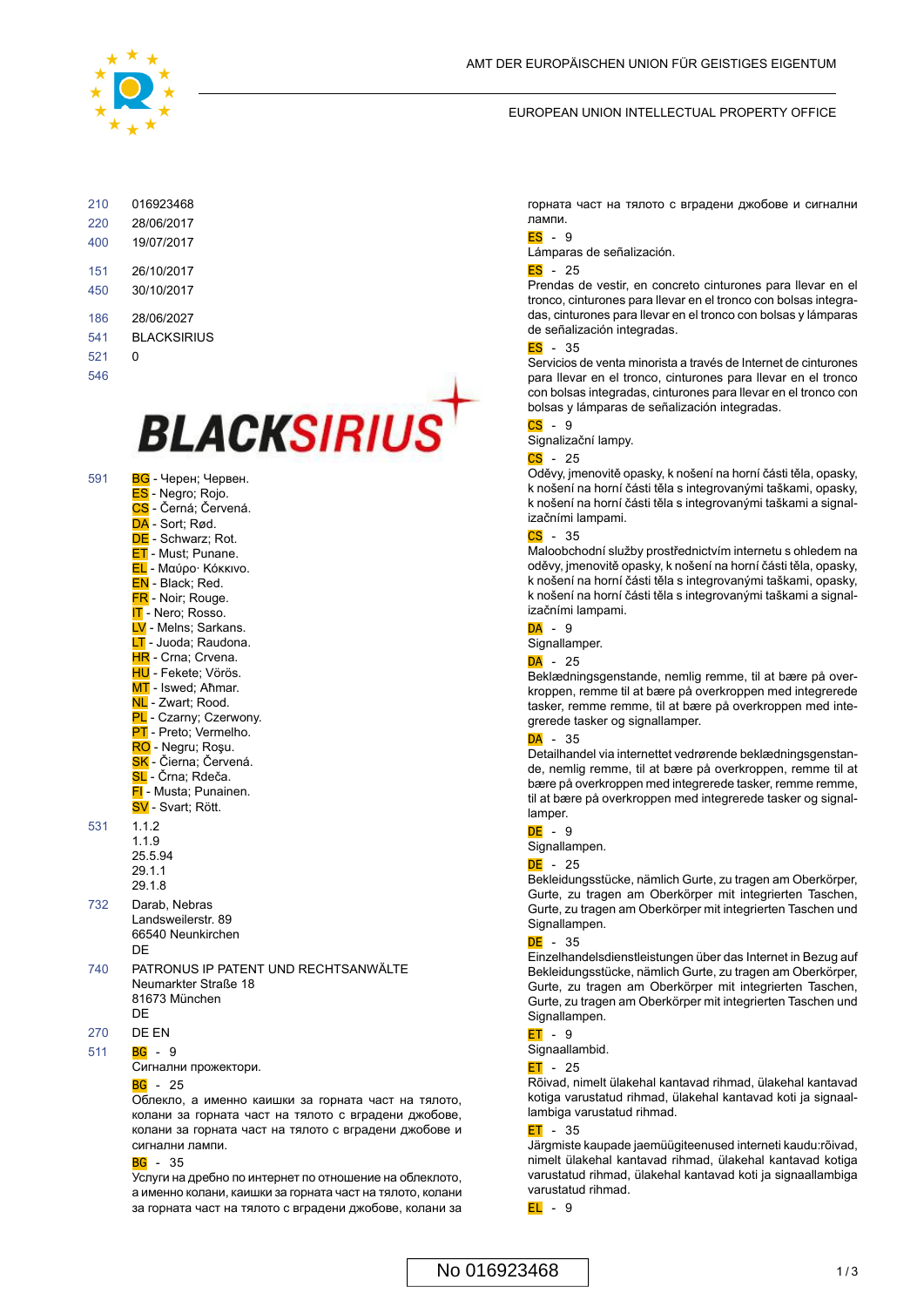

#### EUROPEAN UNION INTELLECTUAL PROPERTY OFFICE

#### Λαμπτήρες σηματοδότησης.

#### $EL - 25$

Ενδύματα, συγκεκριμένα ζώνες που φοριούνται στον θώρακα, ζώνες που φοριούνται στον θώρακα με ενσωματωμένες τσάντες, ζώνες που φοριούνται στον θώρακα με ενσωματωμένες τσάντες και λάμπες σηματοδότησης.

#### $EL - 35$

Υπηρεσίες λιανικής πώλησης παρεχόμενες μέσω του Διαδικτύου σε σχέση με ενδύματα, συγκεκριμένα ζώνες που φοριούνται στον θώρακα, ζώνες που φοριούνται στον θώρακα με ενσωματωμένες τσάντες, ζώνες που φοριούνται στον θώρακα με ενσωματωμένες τσάντες και λάμπες σηματοδότησης.

#### $EN - 9$

Signalling lamps.

#### $EN - 25$

Clothing, namely belts for wear on the upper body, belts incorporating bags for wear on the upper body, belts incorporating bags and signal lights for wear on the upper body.

## $EN - 35$

Retailing via the internet in relation to clothing, namely belts for wear on the upper body, belts incorporating bags for wear on the upper body, belts incorporating bags and signal lights for wear on the upper body.

#### $FR - 9$

Lampes de signalisation.

#### $FR - 25$

Vêtements, à savoir sangles, à porter au torse, sangles, à porter au torse avec des poches intégrées, sangles, à porter au torse avec des poches et lampes de signalisation intégrées.

## $FR - 35$

Services de vente au détail sur internet en relation avec les vêtements, à savoir sangles, à porter au torse, sangles, à porter au torse avec des poches intégrées, sangles, à porter au torse avec des poches et lampes de signalisation intégrées.

#### $IT - 9$

Lampade di segnalazione.

#### IT - 25

Articoli d'abbigliamento, ovvero cinture da fissare al busto, cinture da fissare al busto con borse integrate, cinture da fissare al busto con borse e lampade segnaletiche integrate.

#### $TT - 35$

Servizi di vendita al dettaglio via Internet di articoli d'abbigliamento, ovvero cinture da fissare al busto, cinture da fissare al busto con borse integrate, cinture da fissare al busto con borse e lampade segnaletiche integrate.

#### LV - 9

Lampas signalizēšanai.

#### $\overline{IV}$  - 25

Apģērbi, proti, jostas, kas nēsājamas uz ķermeņa augšdaļas, jostas, kas nēsājamas uz ķermeņa augšdaļas, ar integrētām somām, jostas, kas nēsājamas uz ķermeņa augšdaļas, ar integrētām somām un signalizēšanas lampām.

#### LV - 35

Mazumtirdzniecības pakalpojumi, izmantojot internetu, šādās jomās: jostas, kas nēsājamas uz ķermeņa augšdaļas, jostas, kas nēsājamas uz ķermeņa augšdaļas, ar integrētām somām, jostas, kas nēsājamas uz ķermeņa augšdaļas, ar integrētām somām un signalizēšanas lampām.

#### LT - 9

Signalinės lempos.

#### $LT - 25$

Apranga, būtent diržai, nešiojami ant viršutinės kūno dalies, diržai, nešiojami ant viršutinės kūno dalies, su kišenėmis, diržai, nešiojami ant viršutinės kūno dalies, su kišenėmis ir įspėjamosiomis lemputėmis.

#### $LT - 35$

Mažmeninė prekyba internetu apranga, būtent diržais, nešiojamais ant viršutinės kūno dalies, diržais, nešiojamais ant viršutinės kūno dalies, su kišenėmis, diržais, nešiojamais ant viršutinės kūno dalies, su kišenėmis ir įspėjamosiomis lemputėmis.

#### HR - 9

Signalne lampe.

 $HR - 25$ 

Odjeća, i to pojasevi za nošenje na gornjem dijelu tijela, pojasevi za nošenje na gornjem dijelu tijela s integriranim džepovima, pojasevi za nošenje na gornjem dijelu tijela s integriranim džepovima i signalnim lampicama.

#### $HR - 35$

Usluge maloprodaje putem interneta u vezi s odjećom, i to pojasevima za nošenje na gornjem dijelu tijela, pojasevima za nošenje na gornjem dijelu tijela s integriranim džepovima, pojasevima za nošenje na gornjem dijelu tijela s integriranim džepovima i signalnim lampicama.

#### HU - 9

Jelzőlámpák, jeladó lámpák.

#### HU - 25

Ruhadarabok, vagyis övek a felsőtestre, övek a felsőtestre zsebekkel együtt, övek a felsőtestre zsebekkel és jelzőlámpákkal.

#### $H$ U - 35

Kiskereskedelmi szolgáltatások a következőkre vonatkozóan: ruhadarabok, nevezetesen övek a felsőtestre, övek a felsőtestre zsebekkel együtt, övek a felsőtestre zsebekkel és jelzőlámpákkal.

#### MT - 9

Lampi tas-sinjali.

#### $MT - 25$

Ħwejjeġ, jiġifieri ċineg, li jintlibsu fuq il-bust, ċineg, li jintlibsu fuq il-bust bi bwiet integrati, ċineg, li jintlibsu fuq il-bust bi bwiet integrati u lampi tas-sinjalar.

#### MT - 35

Servizzi ta' bejgħ bl-imnut relatati ma' ħwejjeġ, jiġifieri ċineg, li jintlibsu fuq il-bust, ċineg, li jintlibsu fuq il-bust bi bwiet integrati, čineg, li jintlibsu fug il-bust bi bwiet integrati u lampi tassinjalar.

## $NL - 9$

Signaallampen.

#### $NL - 25$

Kledingstukken, te weten riemen, te dragen op het bovenlichaam, riemen, te dragen op het bovenlichaam met geïntegreerde tassen, riemen, te dragen op het bovenlichaam met geïntegreerde tassen en signaallampen.

## $Nl$  - 35

Detailhandelsdiensten via internet met betrekking tot kledingstukken, te weten riemen, te dragen op het bovenlichaam, riemen, te dragen op het bovenlichaam met geïntegreerde tassen, riemen, te dragen op het bovenlichaam met geïntegreerde tassen en signaallampen.

#### $PI - 9$

Lampy sygnalizacyjne.

#### $PL - 25$

Odzież, mianowicie pasy, do noszenia na górnych partiach ciała, pasy, do noszenia na górnych partiach ciała, pasy, do noszenia na górnych partiach ciała ze zintegrowanymi torbami i lampami sygnalizacyjnymi.

 $PL - 35$